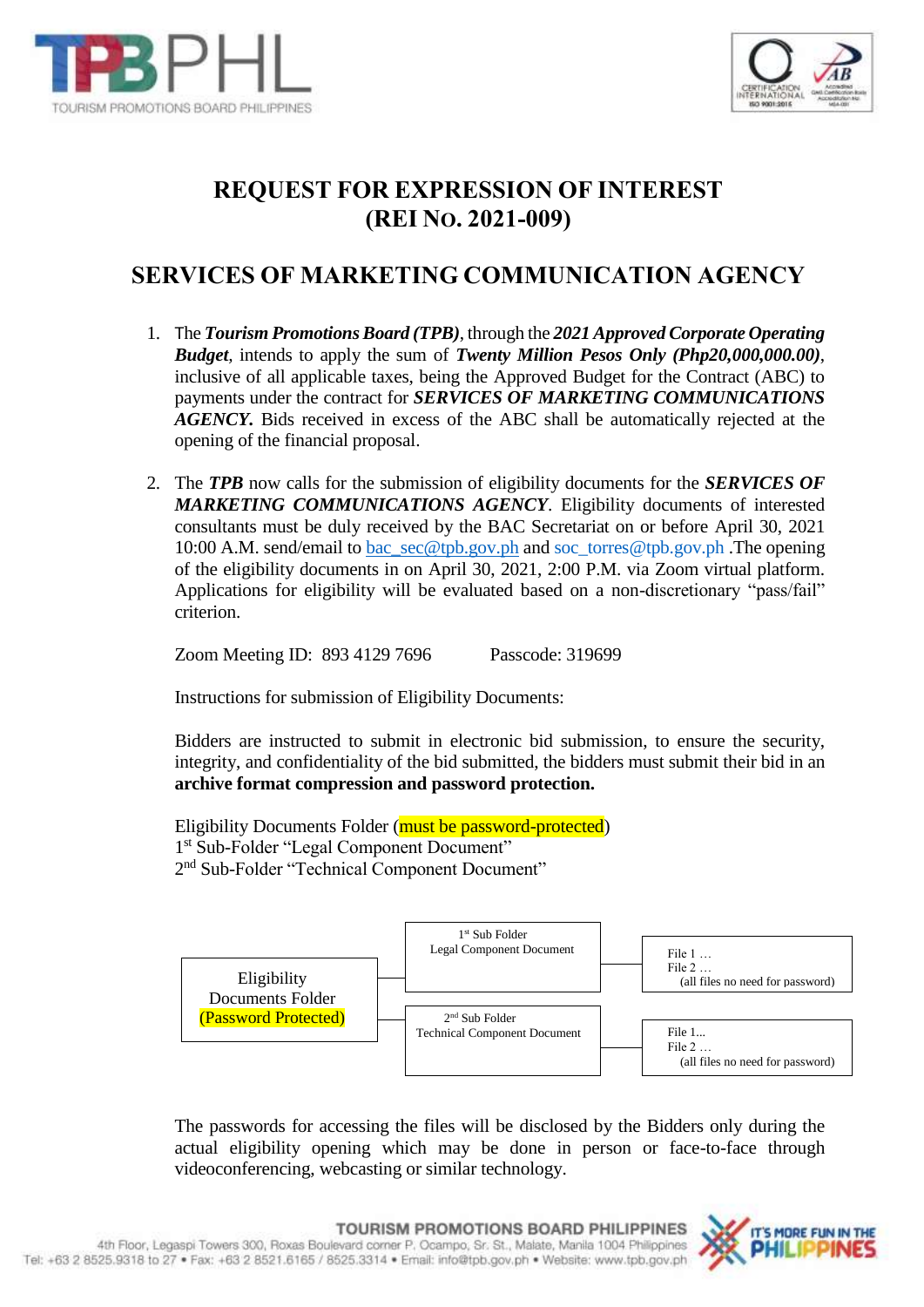



Suggested Format for the subject title in the email for submission of Eligibility Documents:

## **Link to Eligibility Documents\_Services of a Marketing Communications Agency**

The timestamp as reflected on the BAC Secretariats' official email shall be the basis of the official time the link/document is received.

Bidders are also instructed to submit the original copy of their bid proposal after the eligibility opening to the BAC Secretariat.

- 3. Interested bidders may obtain further information from the BAC Secretariat of the TPB through email address [bac\\_sec@tpb.gov.ph](mailto:bac_sec@tpb.gov.ph) and/or [soc\\_torres@tpb.gov.ph](mailto:soc_torres@tpb.gov.ph)
- 4. A complete set of Bidding Documents may be acquired by interested Bidders on April 20 to May 19, 2021 (9:30 A.M) send your request to [bac\\_sec@tpb.gov.ph](mailto:bac_sec@tpb.gov.ph) and/or [soc\\_torres@tpb.gov.ph](mailto:soc_torres@tpb.gov.ph) and upon payment of the applicable fee for the Bidding Documents, pursuant to the latest Guidelines issued by the GPPB, in the amount of **TWENTY FIVE THOUSAND PESOS ONLY (Php 25,000.00)***.*

It may also be downloaded free of charge from the website of the Philippine Government Electronic Procurement System (PhilGEPS) and the website of the TPB, provided that Bidders shall pay the applicable fee for the Bidding Document not later that the submission of their bids.

5. The BAC shall draw up the short list of consultants from those who have submitted Expression of Interest, including the eligibility documents, and have been determined as eligible in accordance with the provision of Republic Act 9184 (RA 9184), otherwise known as the "Government Procurement Act", and its Implementing Rules and Regulations (IRR). The short list shall consist of five (5) prospective bidders who will be entitled to submit bids.

Evaluation Criteria Rating **I. Applicable Experience of the Bidder** 1 20% A. Years active in the field 30% • Five  $(5)$  years and above  $(30%)$  Below five (5) years (25%) B. Required minimum number of implemented projects / programs / campaigns of similar nature handled for the government and the private sector for the last five (5) years. 40% Agency has implemented more than thirty (30) projects / programs / campaigns (40%) • Agency has implemented 16 to 29 projects / programs / campaigns (30%) Agency has implemented less than fifteen (15) projects / programs / campaigns (20%)

The criteria and rating system for short listing are:

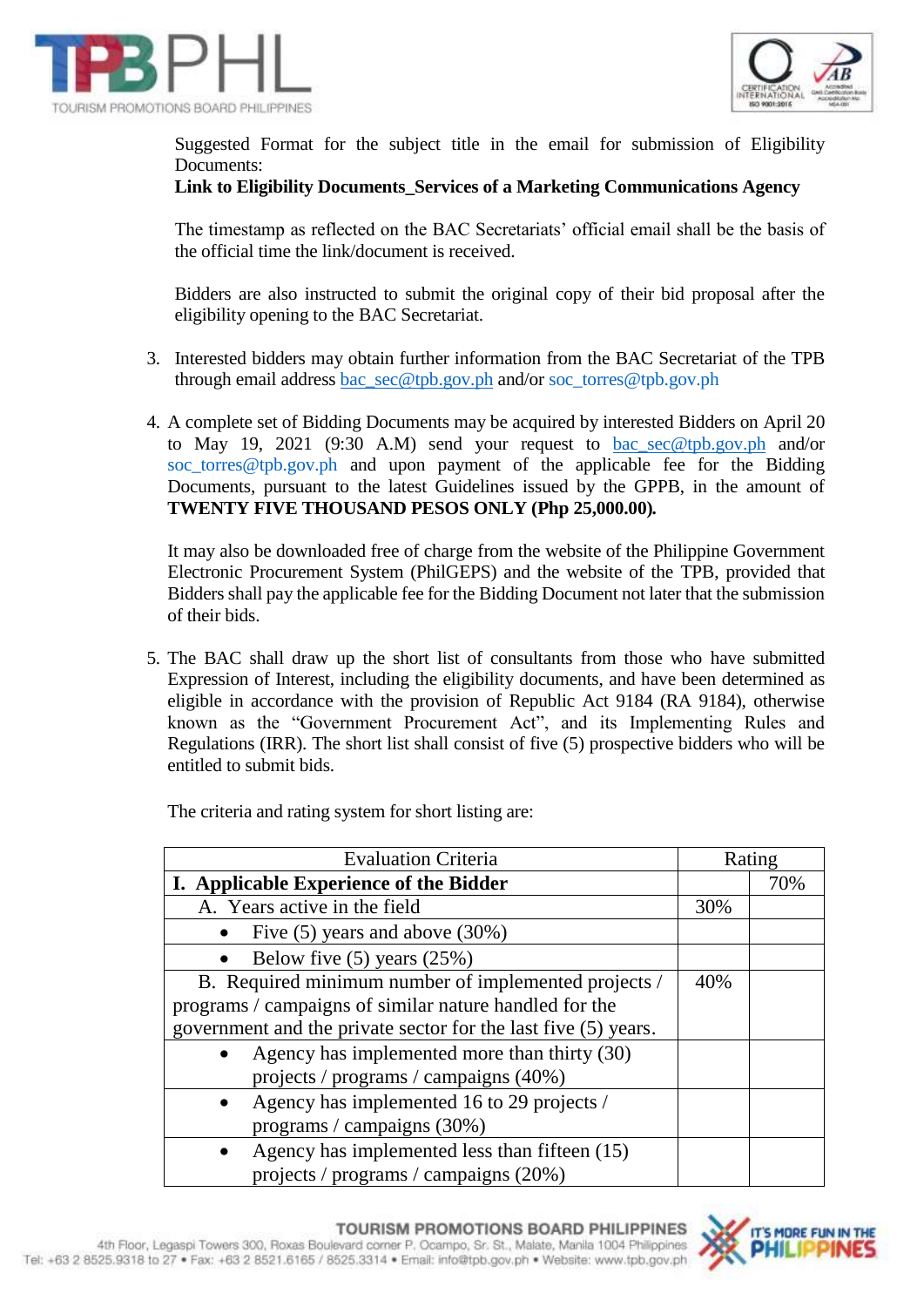



| INS BOARD PHILIPPINES                                         |            |            |
|---------------------------------------------------------------|------------|------------|
| II. Qualification of personnel who may be assigned to the     |            | 20%        |
| project                                                       |            |            |
| Required minimum number of all personnel has five (5)         |            |            |
| years of experience in Advertising or Marketing, Digital      |            |            |
| Communications, Mass Communication, Journalism, or            |            |            |
| Media/Public Relations.                                       |            |            |
| Personnel has five $(5)$ or more years of experience $(20\%)$ |            |            |
| Personnel has three $(3)$ to four $(4)$ years of experience   |            |            |
| (15%)                                                         |            |            |
| Personnel has two $(2)$ or less than 2 years of experience    |            |            |
| (5%)                                                          |            |            |
| <b>III.</b> Current Workload Relative to Capacity             |            | 10%        |
| Number of active and ongoing project / programs /             |            |            |
| campaigns being handled of similar scope and nature           |            |            |
| Fifteen $(15)$ and below projects / accounts $(10\%)$         |            |            |
| More than fifteen $(15)$ projects / accounts $(5%)$           |            |            |
| <b>TOTAL</b>                                                  |            | 100%       |
|                                                               |            |            |
| <b>Factor Rating</b>                                          |            |            |
| I. Applicable Experience of the Bidder                        | $*(.70) =$ |            |
| II. Qualification of personnel who may be assigned to the     |            |            |
| project                                                       |            | $*(.20) =$ |
| III. Current Workload Relative to Capacity                    | $*(.10) =$ |            |
|                                                               |            |            |

Passing Score 80%

Short listed bidders are required to present their plan of approach for the project (maximum of 20 minutes)

6. Bidding will be conducted through open competitive bidding procedures using nondiscretionary "pass/fail" criterion as specified in the IRR of RA 9184.

Bidding is restricted to Filipino citizen/sole proprietorships, cooperatives, and partnerships or organizations with at least sixty percent (60%) interest or outstanding capital stock belonging to citizens of the Philippines.

- 7. The **TPB** shall evaluate bid using the **Quality-Cost Based Evaluation/Selection (QCBE/QCBS)** procedure. The Procuring Entity shall indicate the weights to be allocated for the Technical and Financial Proposals. The criteria and rating system for the evaluation on bids shall be provided in the Instructions to Bidders.
- 8. The contract shall be completed from the date of acceptance of the Notice to Proceed until the presentation of the terminal report and all deliverables to TPB.

**Output/Milestone % of Payment**

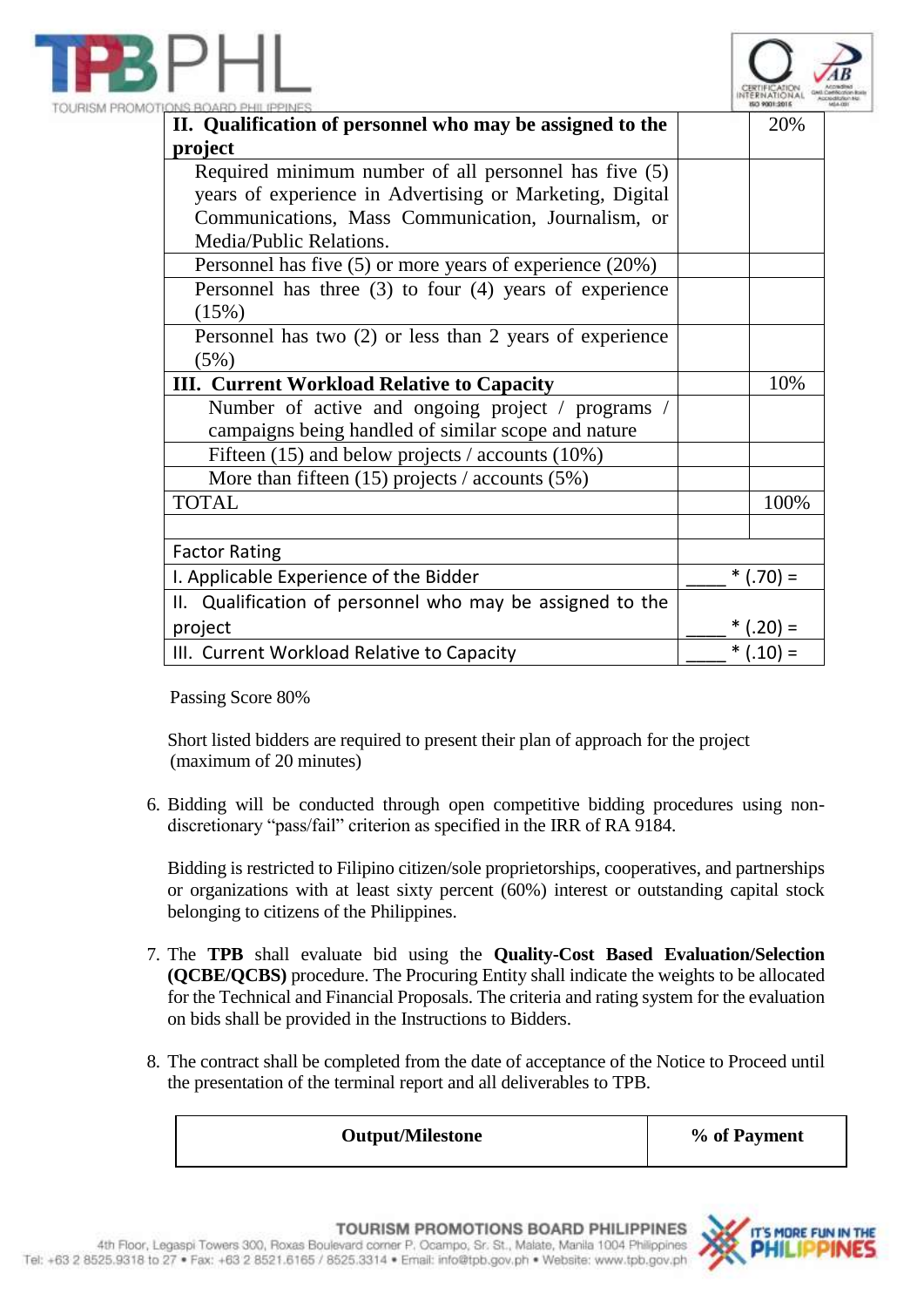



| Submission of the TPB-approved marketing<br>communications plan (to include online marketing plan and<br>influencer campaign)<br>*Within seven (7) days upon receipt of NTP. | 10%  |
|------------------------------------------------------------------------------------------------------------------------------------------------------------------------------|------|
| Digital Media Management: First month submission of<br>fourteen (14) contents/materials, accomplishment report and<br>successful execution of one (1) social media promo     | 10%  |
| Digital Media Management: Second month submission of<br>fourteen (14) contents/materials and accomplishment report                                                           | 5%   |
| Digital Media Management: Third month submission of<br>fourteen (14) contents/materials, accomplishment report and<br>successful execution of one (1) social media promo     | 10%  |
| Digital Media Management: Fourth month submission of<br>fourteen (14) contents/materials and accomplishment report                                                           | 5%   |
| Digital Media Management: Fifth month submission of<br>fourteen (14) contents/materials and accomplishment report                                                            | 5%   |
| Digital Media Management: Sixth month submission of<br>fourteen (14) contents/materials, accomplishment report and<br>successful execution of one (1) social media promo     | 10%  |
| Influencer Campaign: Confirmation of engagement of the<br>identified influencers                                                                                             | 10%  |
| Influencer Campaign: Successful implementation of the<br>influencers trip including overall management of the<br>itinerary and ground handling services                      | 20%  |
| Submission of the full Terminal Report including all<br>deliverables as stated in the TOR                                                                                    | 15%  |
| <b>Total</b>                                                                                                                                                                 | 100% |

9. The TPB reserves the right to reject any and all bids, declare a failure of bidding, or not award the contract at any time prior to contract award in accordance with Section 41 of RA 9184 and its IRR, without thereby incurring any liability to the affected bidder or bidders.